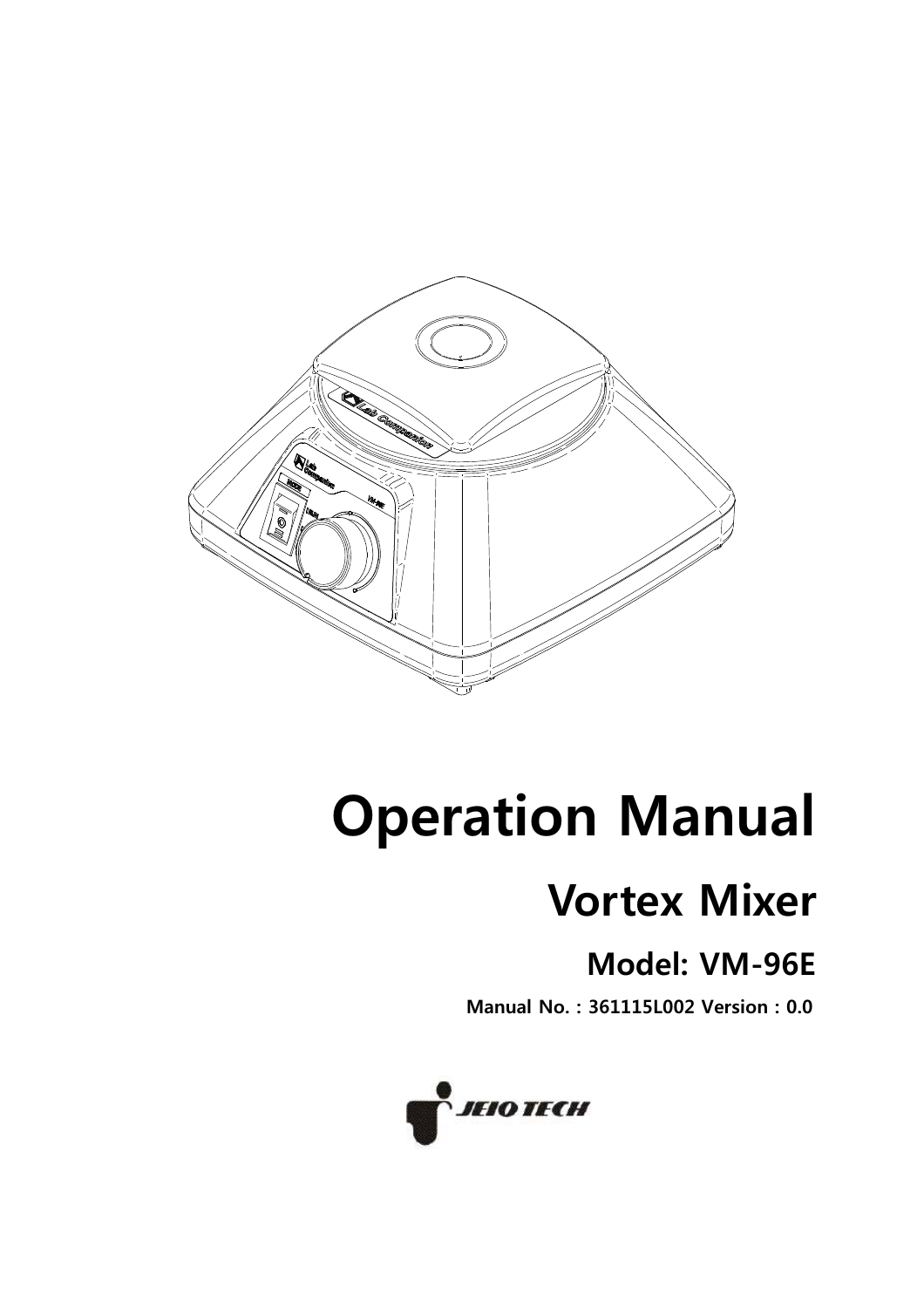## **AWARNING**



Before using this product, read this entire Operation Manual carefully. Users should follow all of the Operational Guidelines contained in this Manual and take all necessary safety precautions while using this product.

Failure to follow these guidelines could result in potentially irreparable bodily harm and/or property damage.

## **Thank you for purchasing Jeio Tech's products.**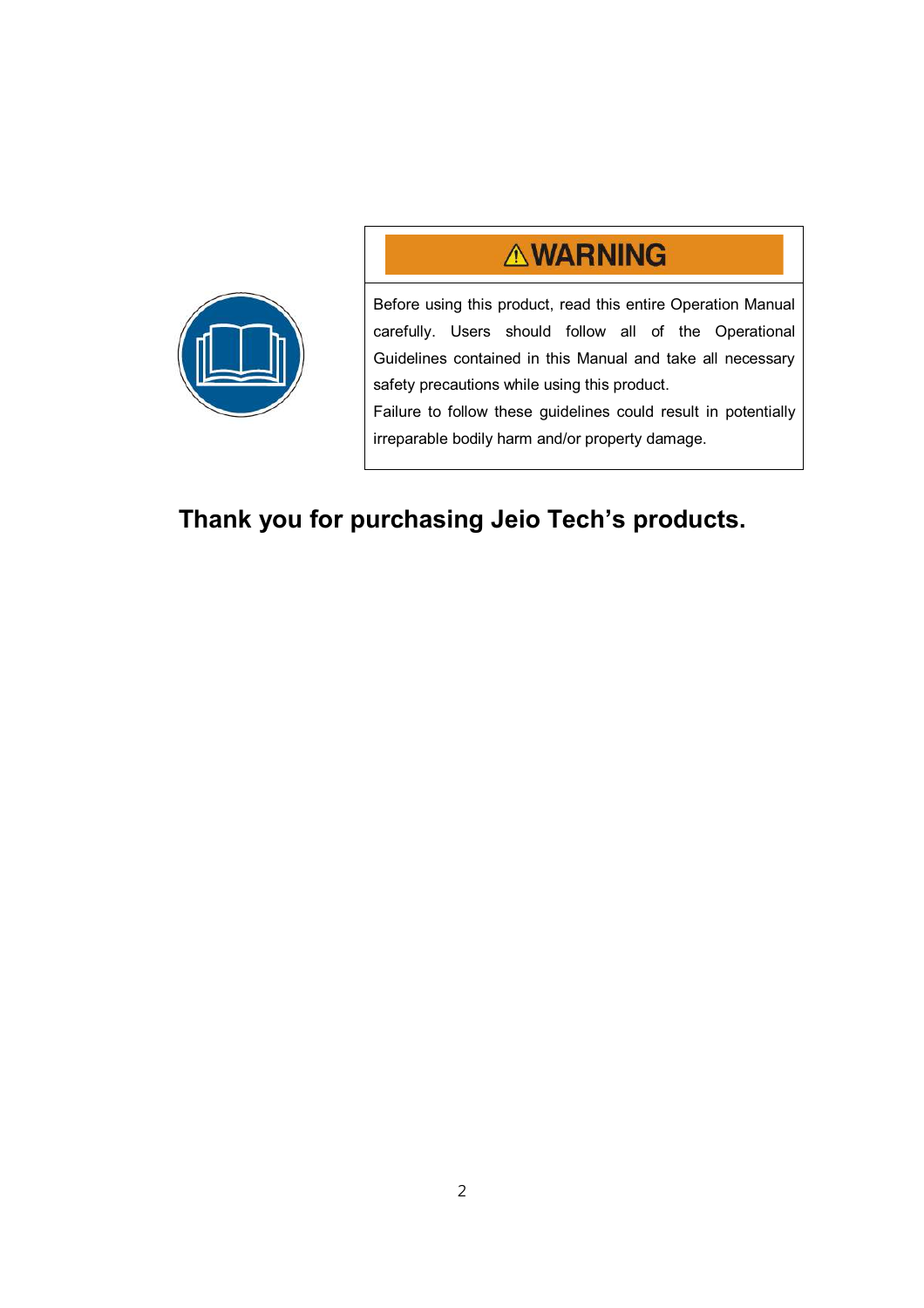## Table of contents

| 1.0 Safety                                                                                  |  |
|---------------------------------------------------------------------------------------------|--|
|                                                                                             |  |
|                                                                                             |  |
|                                                                                             |  |
|                                                                                             |  |
|                                                                                             |  |
| 2.0 Functional Description                                                                  |  |
|                                                                                             |  |
|                                                                                             |  |
|                                                                                             |  |
| 3.0 Installation and caution                                                                |  |
| 3.1 Unpacking the package and Inspecting damage during transportations ------------------10 |  |
|                                                                                             |  |
|                                                                                             |  |
|                                                                                             |  |
|                                                                                             |  |
|                                                                                             |  |
|                                                                                             |  |
|                                                                                             |  |
| 4.0 Operation                                                                               |  |
|                                                                                             |  |
|                                                                                             |  |
|                                                                                             |  |
|                                                                                             |  |
| <b>6.0 Preventive Maintenance</b>                                                           |  |
|                                                                                             |  |
|                                                                                             |  |
|                                                                                             |  |
| 7.0 Troubleshooting                                                                         |  |
|                                                                                             |  |
|                                                                                             |  |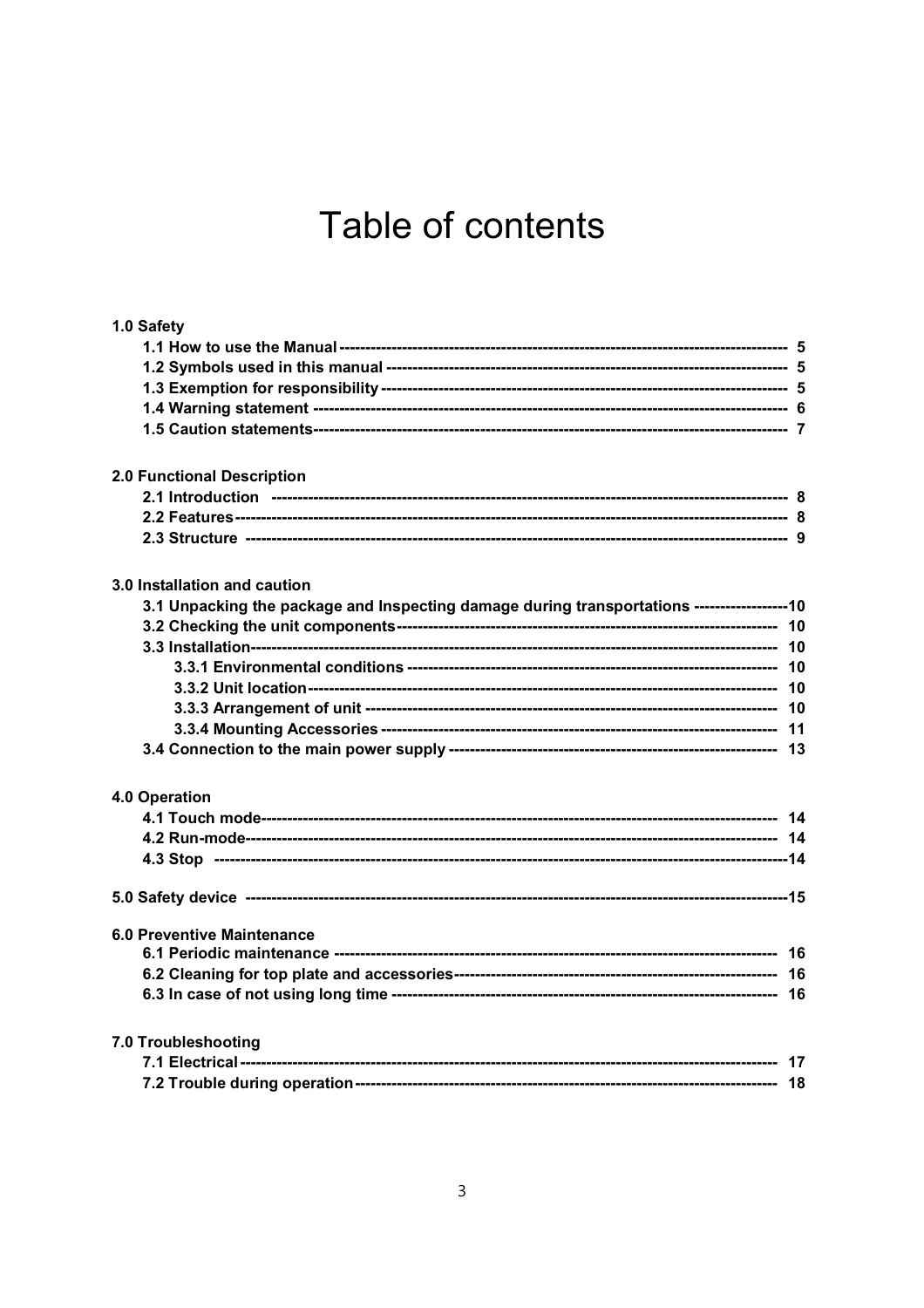| 8.0 Appendix |  |
|--------------|--|
|              |  |
|              |  |
|              |  |
|              |  |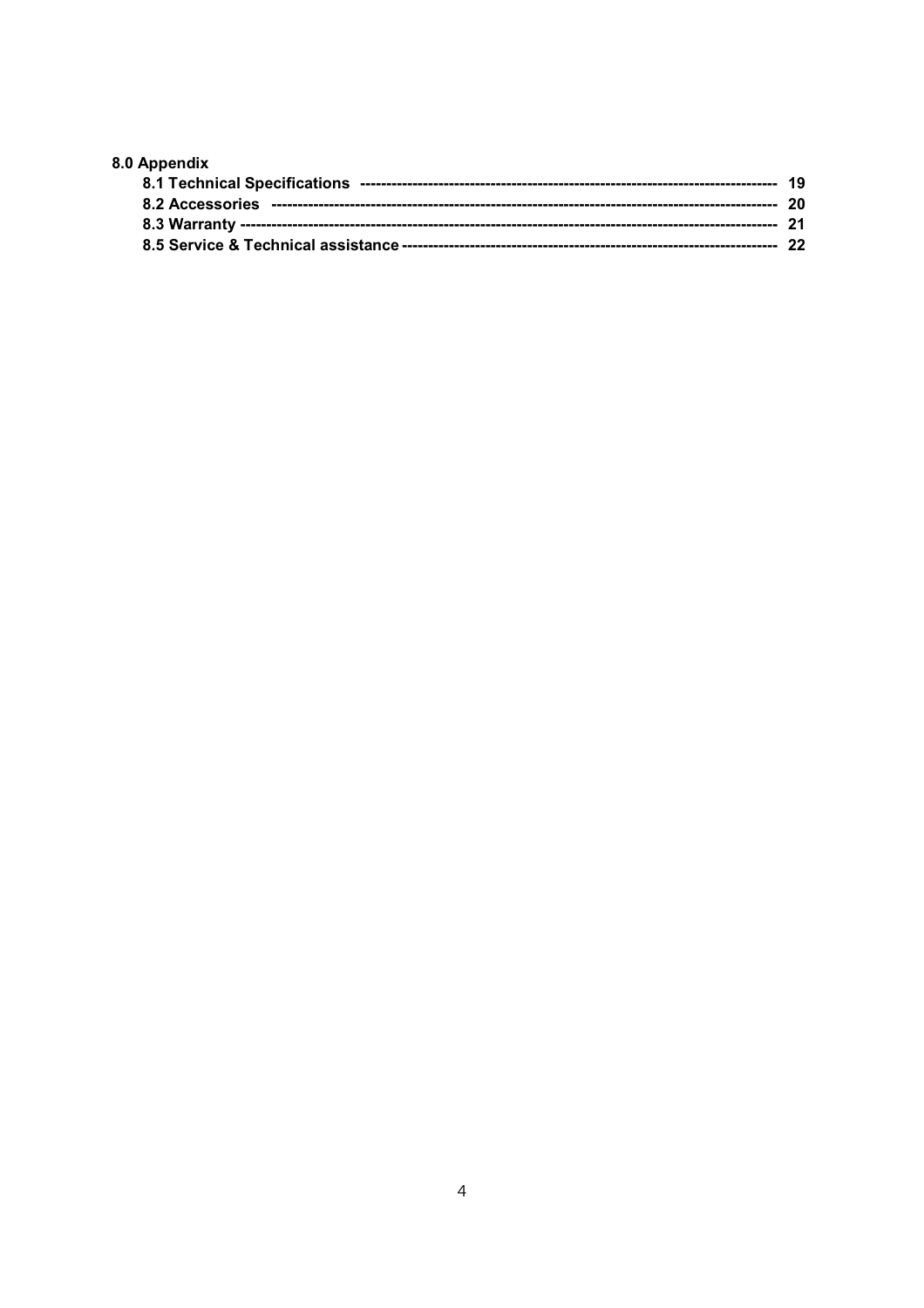#### **1.0 Safety**

#### **1.1 How to use the Manual**

This operation manual describes the important subjects to maintain the product's functions and to use it safely. Especially, be sure to read <Safety Precaution> carefully before you use this equipment. Please keep this manual close to the equipment to use it after reading through it once. Please place it where the new user can find it easily for the safety use when you hand over or lend the equipment to others.

#### **1.2 Symbols used in this manual.**

1. The alert marks are for safety operation and protect user and instrument from Damage.

2. Signal word panels are a method for calling attention to a safety messages or property damage messages and designate a degree or level of hazard seriousness.

3. Pay attention enough to the contents of alert marks.

| Signal words    | <b>Purpose</b>                                                                                        |
|-----------------|-------------------------------------------------------------------------------------------------------|
| <b>AWARNING</b> | Indicates a hazardous situation which, if not<br>avoided, could result in death or serious<br>injury. |
| <b>ACAUTION</b> | Indicates a hazardous situation which, if not<br>avoided, may result in minor or moderate<br>injury.  |
| <b>NOTICE</b>   | Indicates a property damage message.                                                                  |

#### **1.3 Exemption for responsibility**

1. The claim which is out of the quality guaranteed by the manufacturer is out of manufacturer's responsibility.

2. The damage which is from unexpected fault or damage of user by Acts of God is out of Manufacturer's responsibility.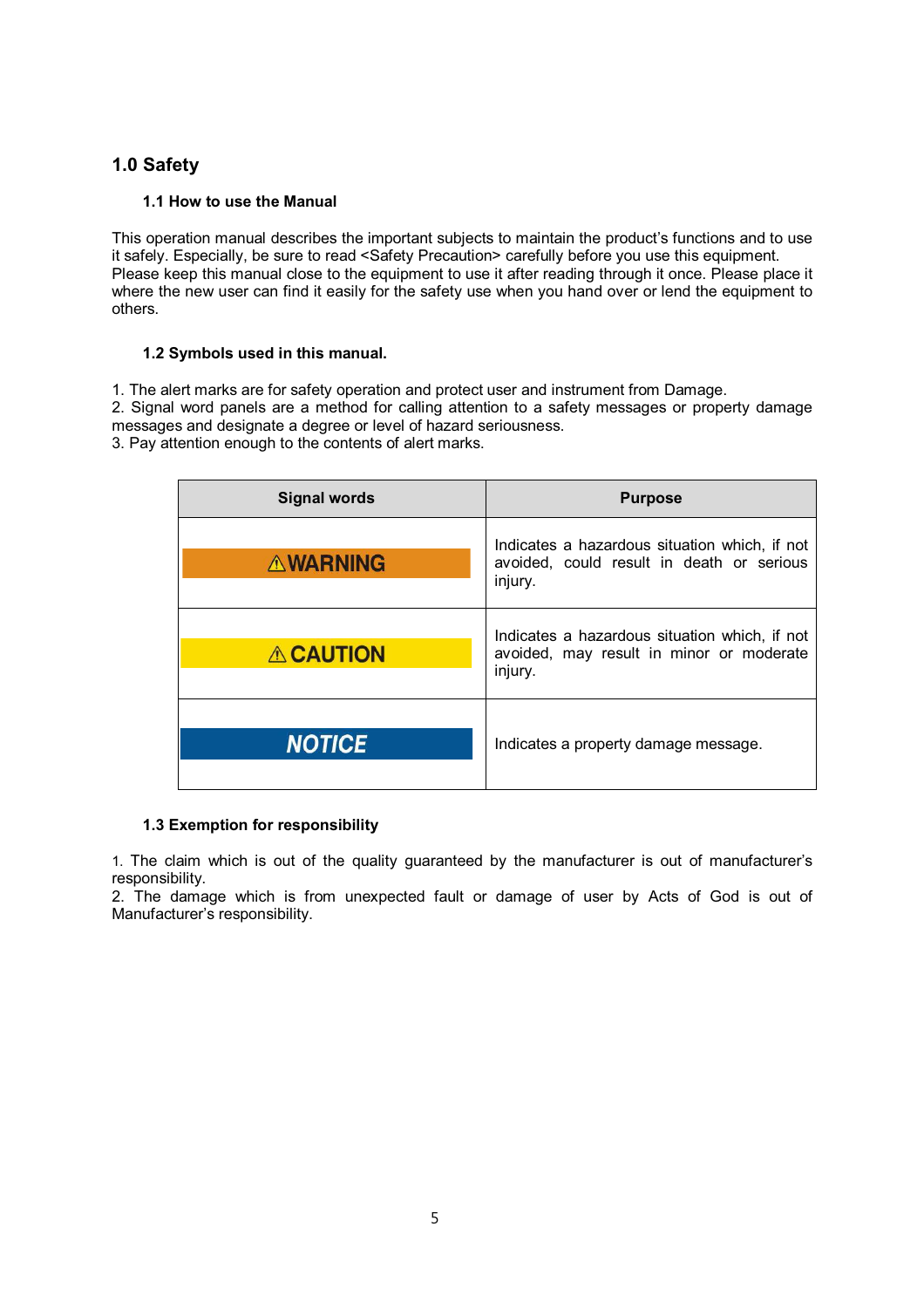#### **1.4 Warning statement.**



#### **Please check and connect properly -the voltage, phase and capacity of power supply on the ID plate before installation.**

#### **Power supply must be properly grounded.**

Abnormal grounded connection causes serious damage. Grounded connection must not be on the water pipe and gas pipe.

#### **Please use correct and provided power code**

Power cord: Wall outlet with grounded terminal power cord 250V 7A.

#### **Do not install the product in the place that the gas could leak out. Does not use in the place that has the industrial oil smoke and the metallic dust. It causes fire or electric shock.**

Do not use the machine near to places where explosion can be happened due to organic evaporating gases.

Explosive materials: Acid, Esther, Nitro compound

Inflammable materials: salt peroxides, inorganic peroxide, salt acids.

#### **Please check equipment Permissible environmental condition when you use inside of Temp. & Humid. Chamber or Incubator.**

It can be cause fire or trouble by stirrer electricity, electronic, and damage of motor. Stirrer Permissible environmental condition Temperature 5 $\degree$  to 40 $\degree$ . Maximum relative humidity 80%.

#### **Unplug, when there is strange sound, smell and smoke from the product.**

Please stop operating and request the service.

#### **Keep out of the direct sunlight.**

It may influence that product life and operation properly.

#### **Do not use the machine at places where moisture is high and flooding can be happened.**

#### **Do not assemble, repair, modify on your own.**

The product may not work well and electric shock in the efficiency of the product. Also you cannot get after service by warranty regulation.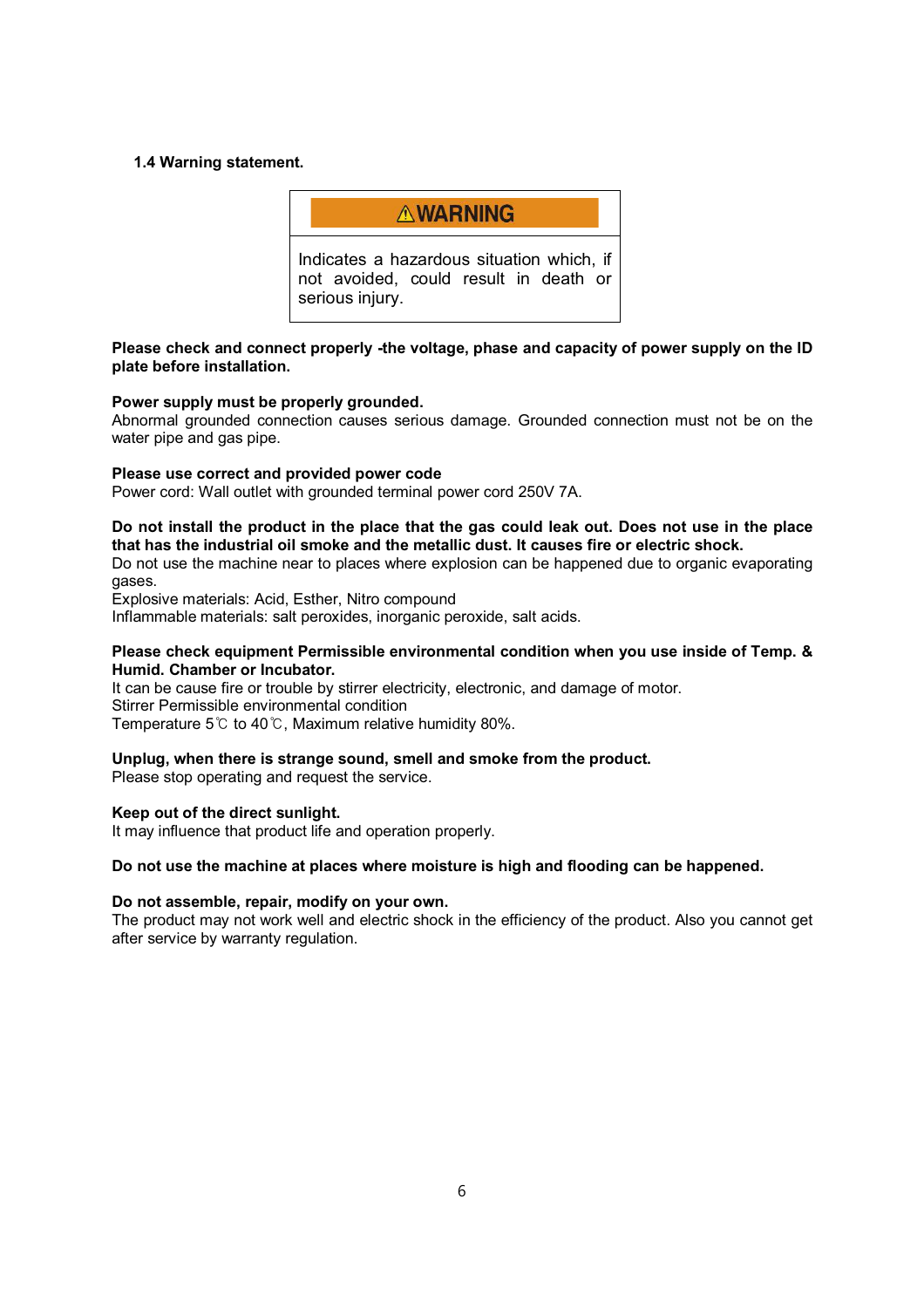#### **1.5 Caution statements.**



**Do not put heavy things on the power line. Do not put the machine on the line.**  It may take off the wire coating and causes the electric shock or fire.

**Do not touch it with wet hands and put the main plug correctly.**  It may cause the electric shock or injuries.

#### **Installation power outlet near instrument and may be convenient.**

#### **Do not install the stirrer neat machinery generating high frequency noise.**

Please avoid installed from high frequency- welding machine, sewing machine, and mass SCR controller.

**Do not inject any liquid and inflammable things inside of product.** 

#### **Do not pure water or put liquid on the top of the product when cleaning.**

Please intercept the main power immediately and request the service when water may be in the product.

#### **Do not let the product take any strong shock or vibration.**

It causes abnormal operation or trouble. It may deteriorate the ability of the product and not obtain correct results.

### **Do not sprinkle insecticide or flammable spray on the product. Use smooth cloths.**

Cleaning with solvent can cause fire and deformity.

#### **Please power off while product cleaning.**

It may cause the electric shock or fire.

#### **Do not let the product take shock and fall down product.**

It will be caused by wrong operating and malfunction.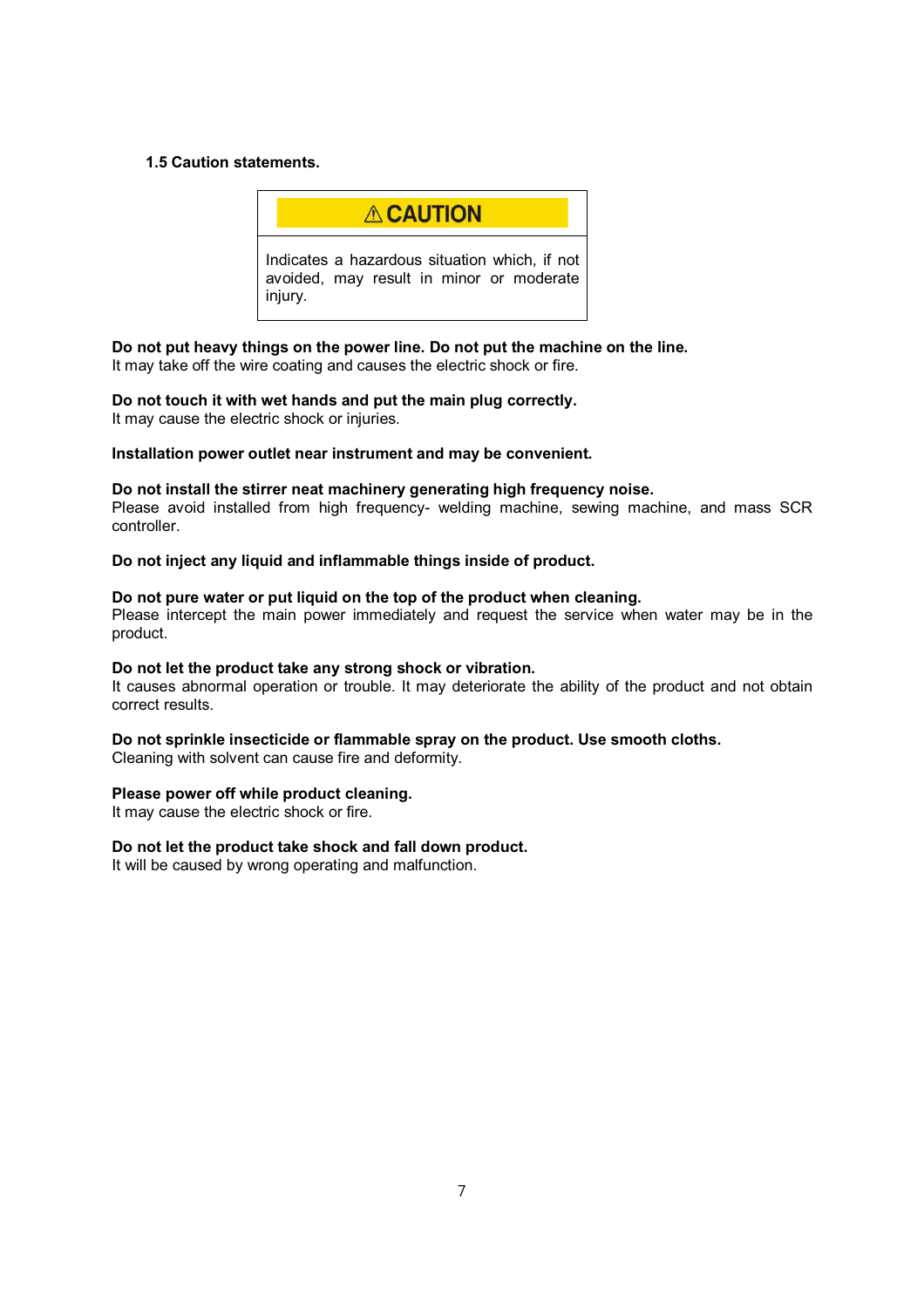#### **2.0 Functional Description**

#### **2.1 Introduction**

This vortex mixer focus on melting sample or homogenizing concentration by the formation of Forced-vortex motion for fluid in test tube or other experimental vessel etc.

Also, it is often adopted for experiment of immunoprecipitation using protein, Peptide, manicuring DNA concentration, correction and dilution.

#### **2.2 Features**

.

This product is aimed by user safety in laboratory, convenience and follow feature.

- It makes immediate Vortex less than 4 sec with Amplitude of rotation: 4mm and rate of rotation: 200 ~ 3,000 rpm.
- Offering touch and continuous modes support convenient operating depend on user experiment purpose.
- Easy and convenient speed control between  $200-3,000$  by dial knob.
- High sensitive touch switch offer to reduce wrist stress when user is pushing and holding their experiment tools. Also it reduced operator fatigue and unpleasant feeling.
- **n** Depending on a design for a low center of gravity, it can minimize the vibration and sliding caused by the process of high speed mixing.
- It is various size and capacity available (Test tube, Micro-tube, Micro-tube) to adopt variety of accessories.
- Functional BLDC motor offers controlling speed correctly, keeping speed, and safety. Also this motor is suitable for reproducibility sample mixing by eccentricity rotating.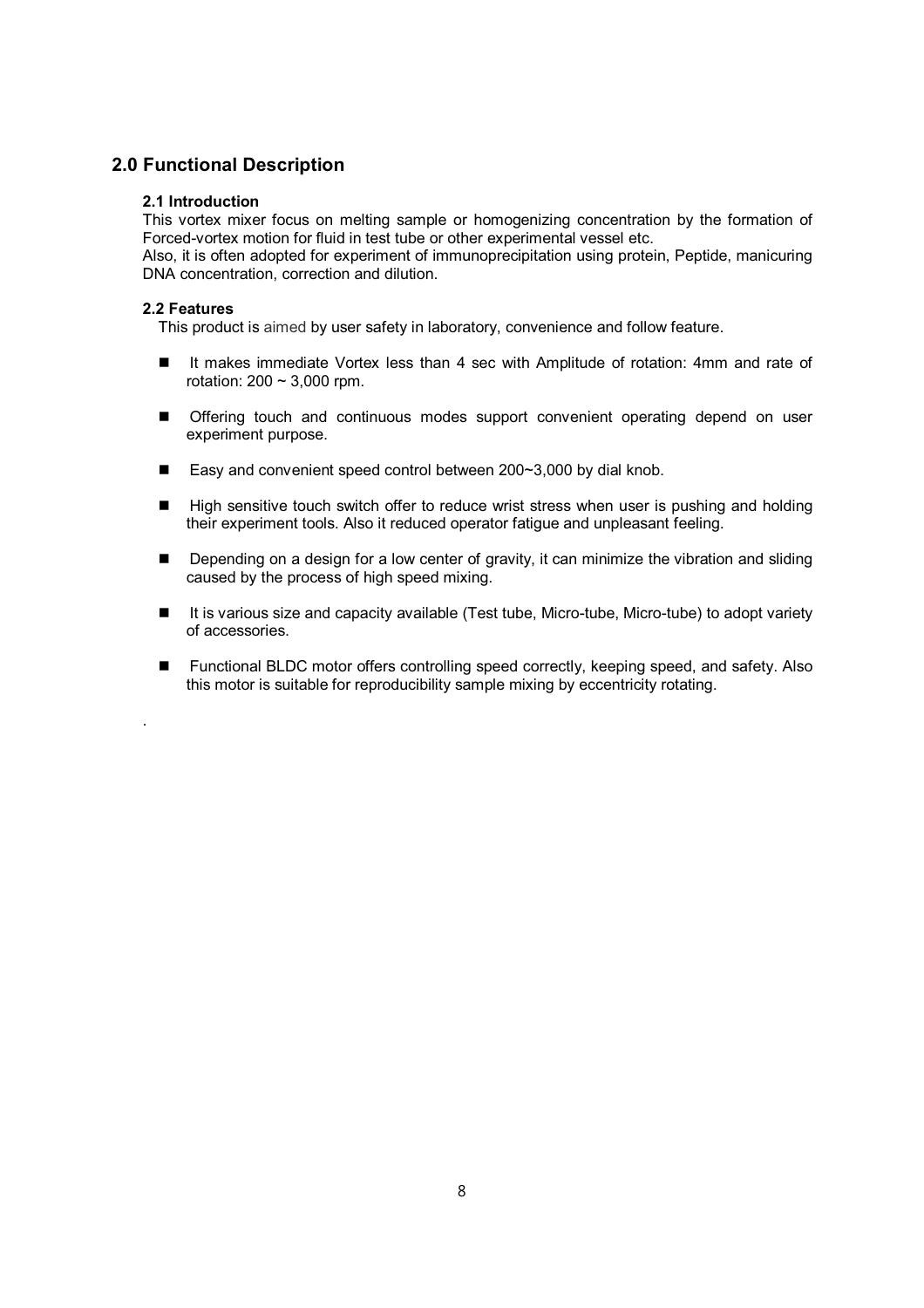#### **2.3 Structure [VM-96E]**



- (1) Rubber platform : Used for Touch mode only. Applied to mix the samples by using Micro tube or Conical tube by putting them on the platform directly.
- **(2) Operation mode switch :** 
	- A. TOUCH ; Put the switch to the lower position(=) to operate this mode.
	- B. OFF ; the switch to the center position(O) to stop the power.
	- C. Continuous mode ; Put the switch to the upper position(-) and control the dial knob.

#### **OZP Warning point** :

The upper speed-limit dot is at 11 o'clock position. When using Micro plate or a sponge tube, you should use below the red dot for safety.

- (4) Dial knob : Regulating of mixing speed.
- **O\P Body :** Vortex Mixer Body
- **(6) Socket : Connected to the adaptor.**
- (7) Foot : Supporting the body not to slip when operation.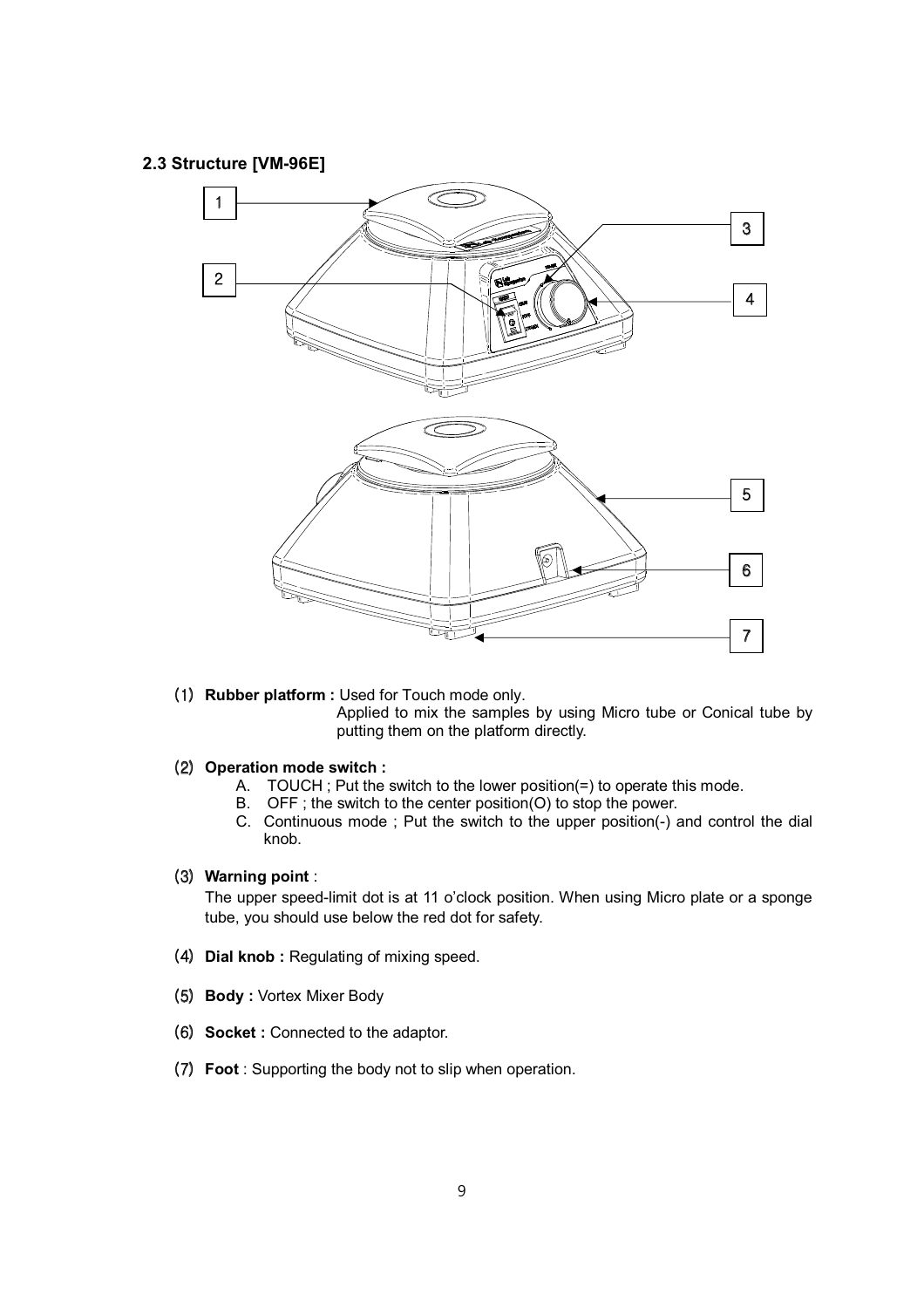#### **3.0 Installation and caution**

#### **3.1 Unpacking the package and Inspecting damage during transportations.**

(1) Check for damages in the package of the unit.

- (2) Unpack the unit.
- (3) Check to see carefully if there are damages incurred during transit.

#### **3.2 Checking the unit components**

(1) Unpack and check the unit and accessories as listed below.

(2) Contact us or our agent in which you purchased the unit if found some components omitted.

| <b>COMPONENT</b>       | <b>QUANTITY</b> | <b>DESCRIPTION</b>                                                                           |
|------------------------|-----------------|----------------------------------------------------------------------------------------------|
| User manual            |                 |                                                                                              |
| Power code             |                 | DC 24V, 1A Power adapter with<br>free voltage and frequency<br>$(AC 100 \sim 240V, 50/60Hz)$ |
| <b>Rubber platform</b> |                 |                                                                                              |

#### **3.3 Installation**

#### **3.3.1 Environmental conditions**

Install VM-96E in a proper place under the condition below.

- **Temperature:**  $5 \sim 40^{\circ}$ **C**
- **Relative humidity : RH 10 ~ 80%**
- Maximum altitude: up to 2,000m

### **AWARNING**

The unit should be located away from naked flame sources, direct sunlight. Which can result in lower performance, or malfunction.

#### **3.3.2 Unit location**

This unit must be positioned on the bench, or table and allow at least 30cm away from the other equipments, or devices.



#### **3.3.3 Arrangement of unit**

**STEP 1:** Ensure that the unit will be paralleled to the table.

**STEP 2:** Place the unit to be fixed tight to non-slip foot on the table.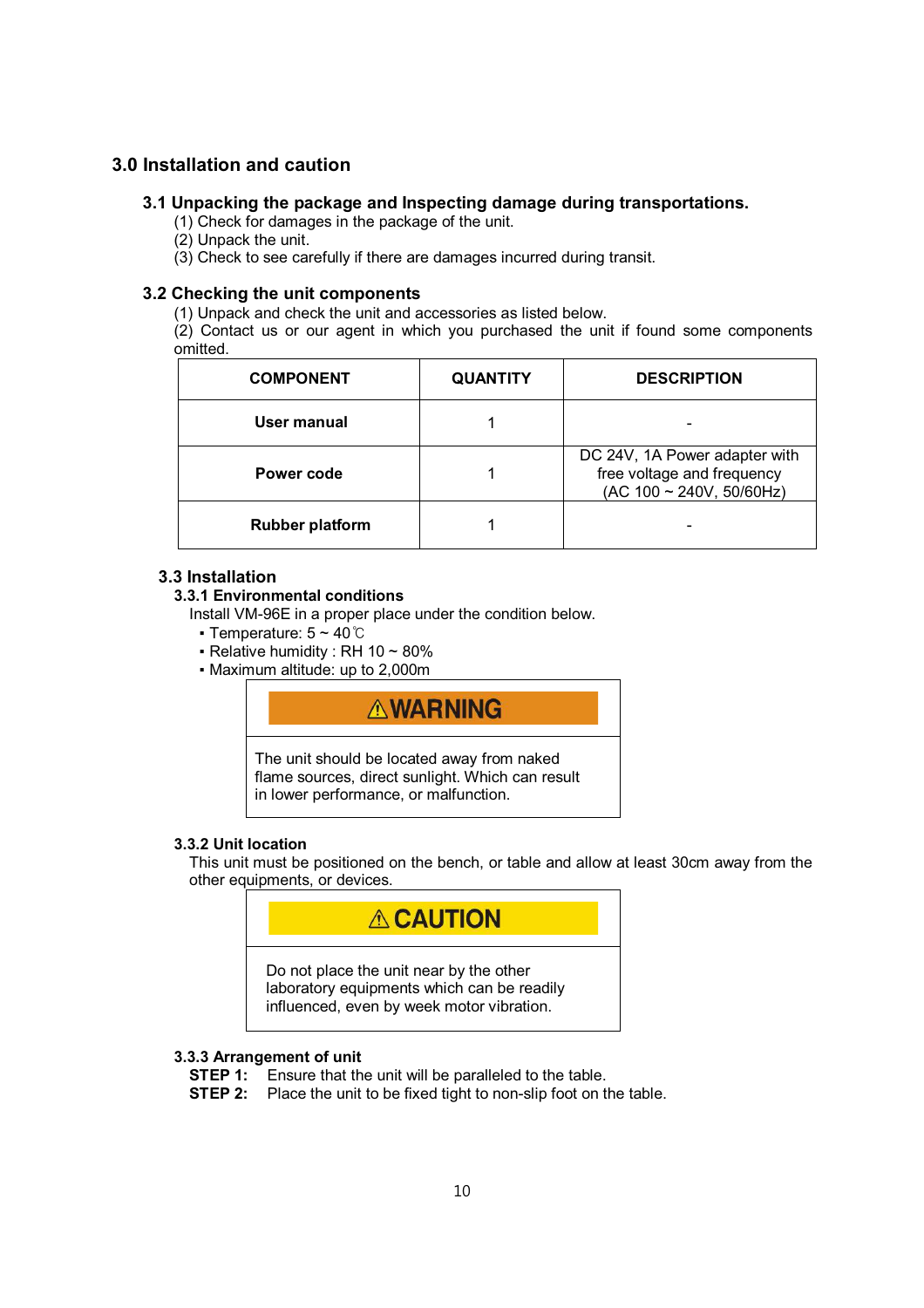#### **3.3.4 Mounting Accessories**

#### **3.3.4.1 Mounting Rubber platform**

In TOUCH mode, or Continuous mode, used for the standard platform by using Micro tube, Conical tube to mix test sample or specimen.

**STEP 1:** Place Rubber platform on top of top plate paralleling with the upper part of top plate.<br>STEP 2: Insert each corner to be fixed tight until Rubber platform should be put it

together.



#### **3.3.4.2 Mounting Micro plate tray**

In Continuous mode, used for mixing test sample or specimen by using Micro plate tray.

**STEP 1:** Place Micro plate tray on top of top plate paralleling with the upper part of top plate.

**STEP 2:** Insert Micro plate tray by pressing the left and right part of them on top of top plate at the same time.



**[Pressing the left/right ward to fit it]**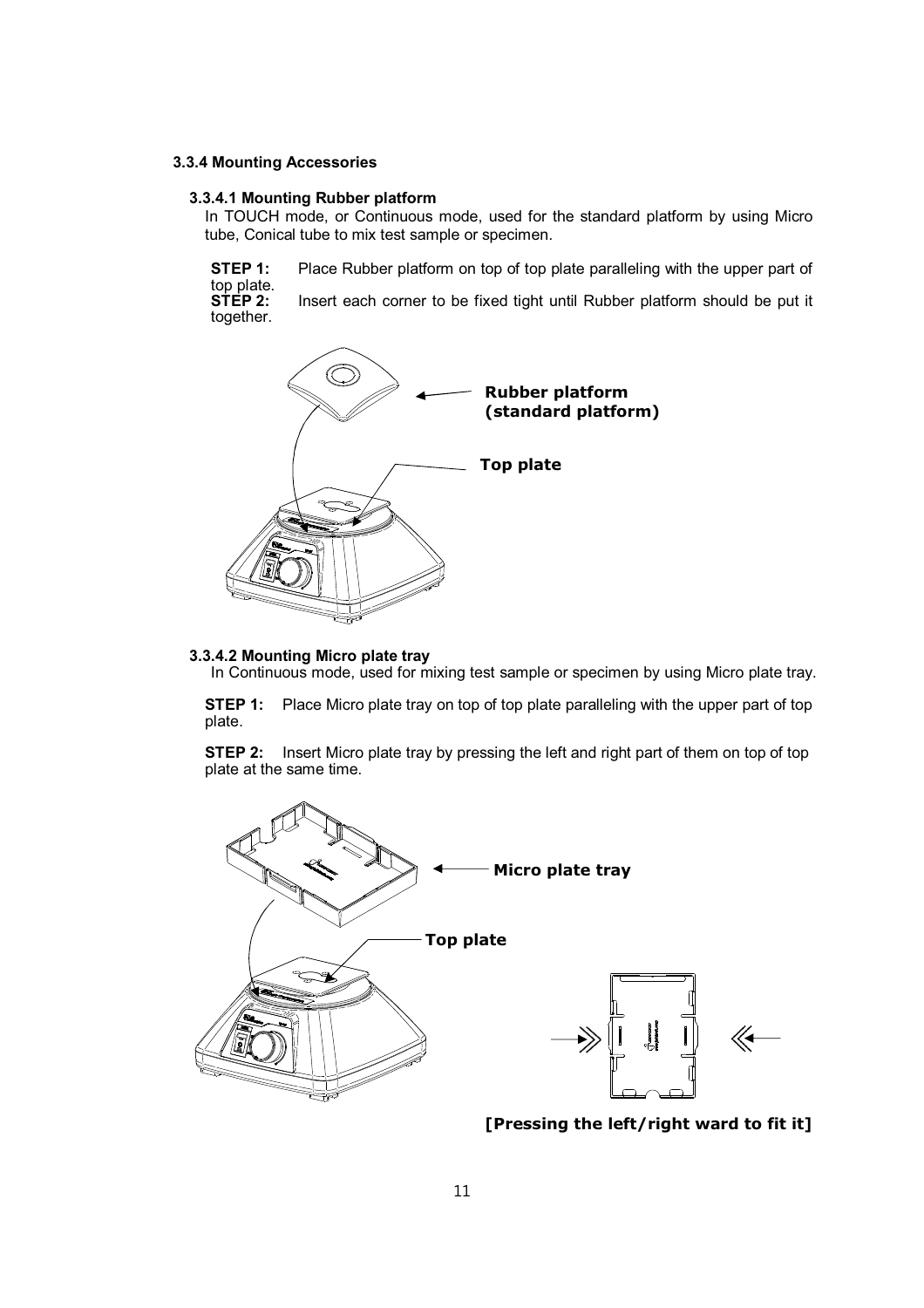#### **3.3.4.3 Mounting Test tube tray**

In RUN mode, used for mixing test sample by using Test tube, or Conical tube.

**STEP 1:** Place Test tube tray on top of top plate paralleling with the upper part of top plate.

**STEP 2:** Insert Sponge tray by pressing the left/right part of them on top of top plate at the same time.



#### **[Pressing the left/rightward to fit it]**

**STEP 3:** Pick up the sponge corresponding to the size of test tube, insert it to the tray. \* Sponge and sponge rack: [Refer to 8.2 attachment]

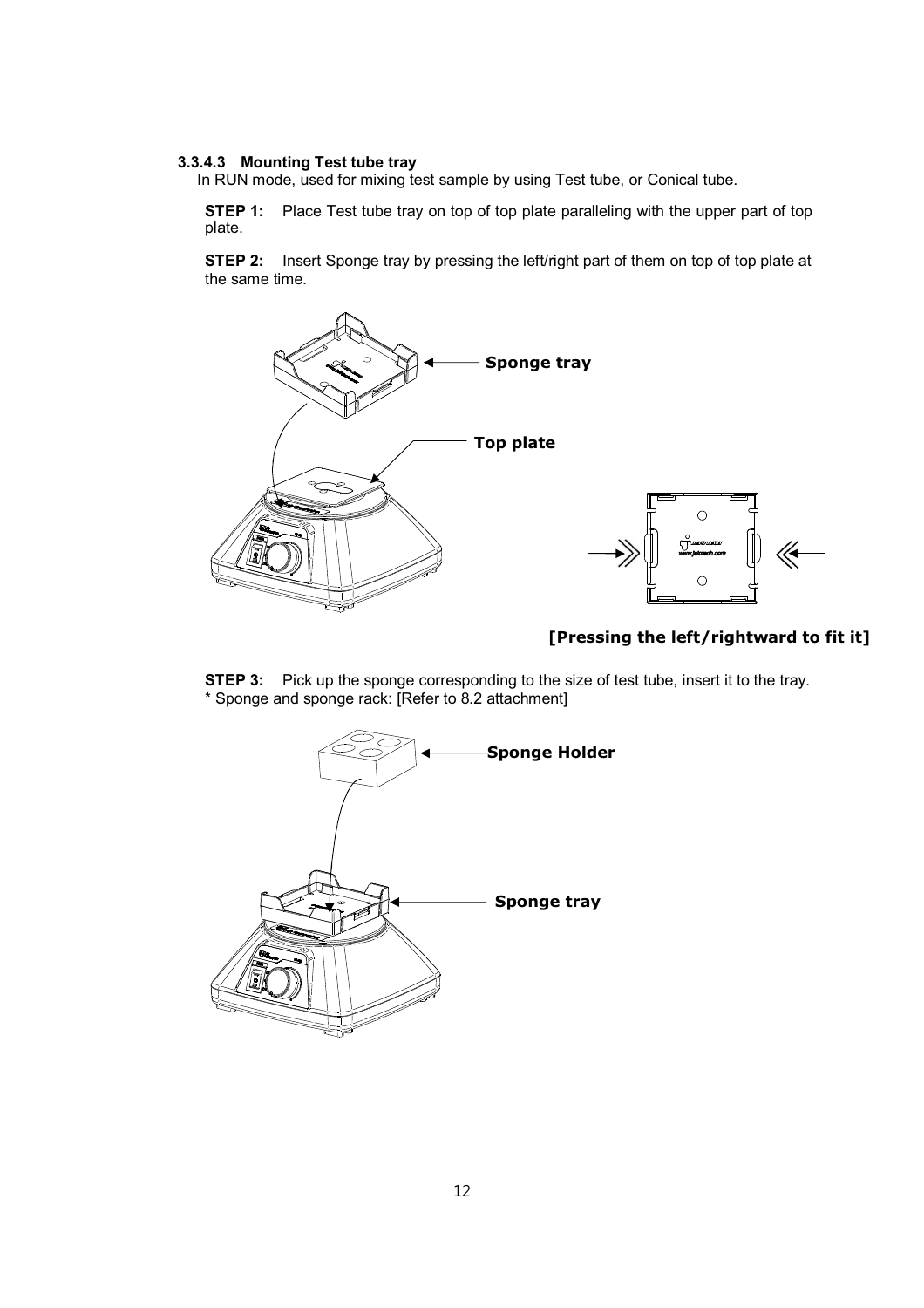#### **3.4 Connection to the main power supply**

Please supply the electric power to the unit as below steps



- **STEP 1: Position "0" rpm by adjusting Dial knob before the power is on**
- **STEP 2: Connect DC plug of the power cord to the socket located on the back side Of the unit**
- **STEP 4: Connect the power cord to the consent of the electric power supply**

## **AWARNING**

Ensure that the unit should be connected to a power source that is an appropriate voltage, phase, capacity.

Failure to connect to a proper connection of a power supply will cause the risk of fire, electric shock, and personal injury.

## **AWARNING**

Never use a forked socket, or a double-tapped socket.

Failure to obey a safety instructions will result in causing burning the cable, or risk of fire.

Use only the main power cord recommended by the manufacturer or provided with the unit.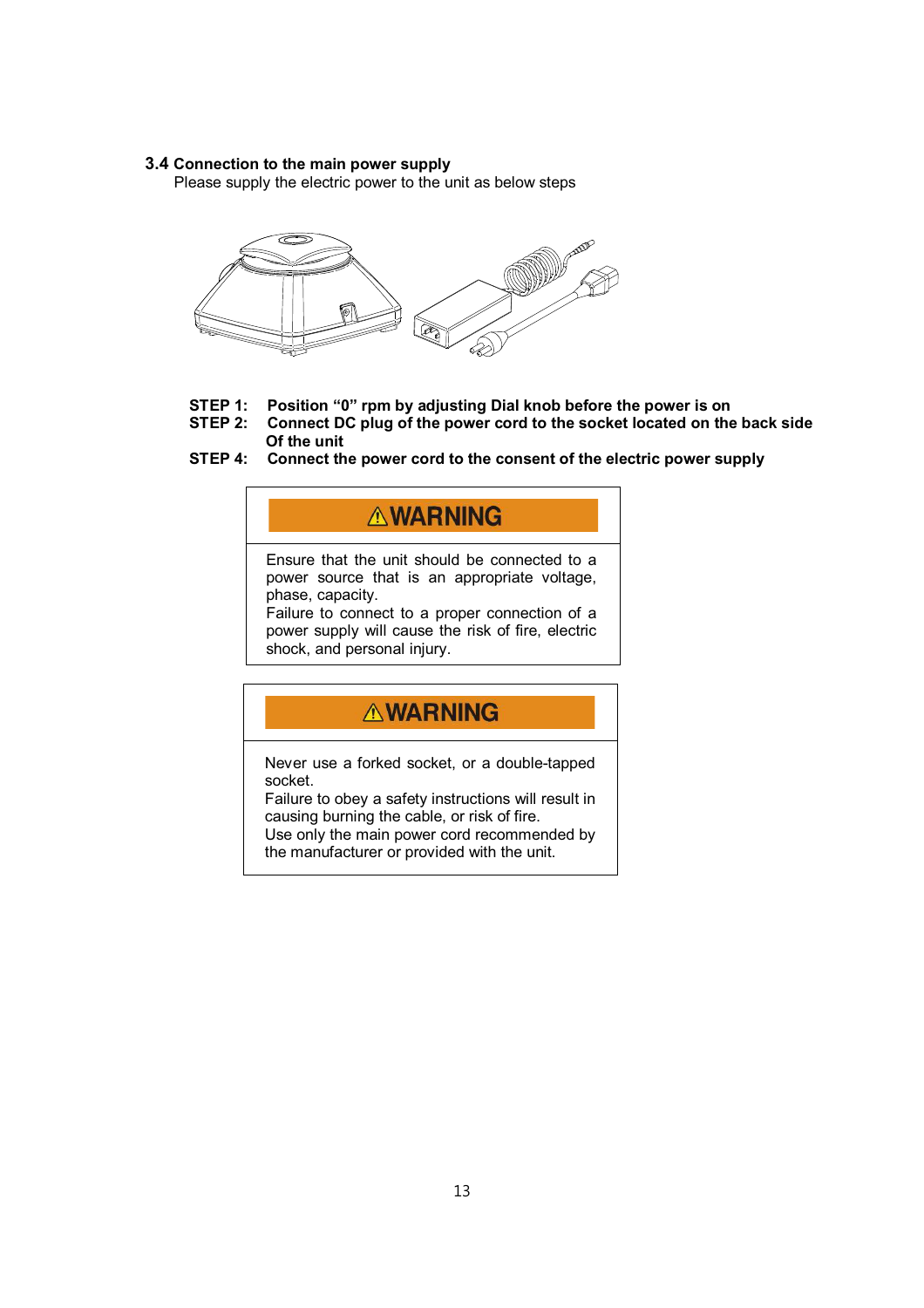#### **4.0 Operation**

#### **4.1 Touch mode**

STEP 1: Mount Rubber plat form[3.3.4.1]

STEP 2: Connect power to unit [3.4 ]

- STEP 3: Press operation mode switch down and then convert to Touch Mode.
- STEP 4 : Turn dial knob to right and adjust Rpm you want
- STEP 5 : Press the sunken round part on rubber platform with test tube, micro tube, or conical tube, and
- STEP 6 : It stop once the tube is off on the rubber platform.



#### **4.2 Run-mode**

STEP 1 : Place rubber platform, micro plate tray, or conical tube tray on the top [3.3.4]

STEP 2 : Connect power to the unit [3.4 ]

STEP 3 : If press operation mode switch up, convert to Run mode.

STEP 4 : Turn dial knob to right and adjust Rpm you want.

#### **4.3 Stop**

 It stops if you turn dial knob to left hand edge or put operation mode switch in the Center (0)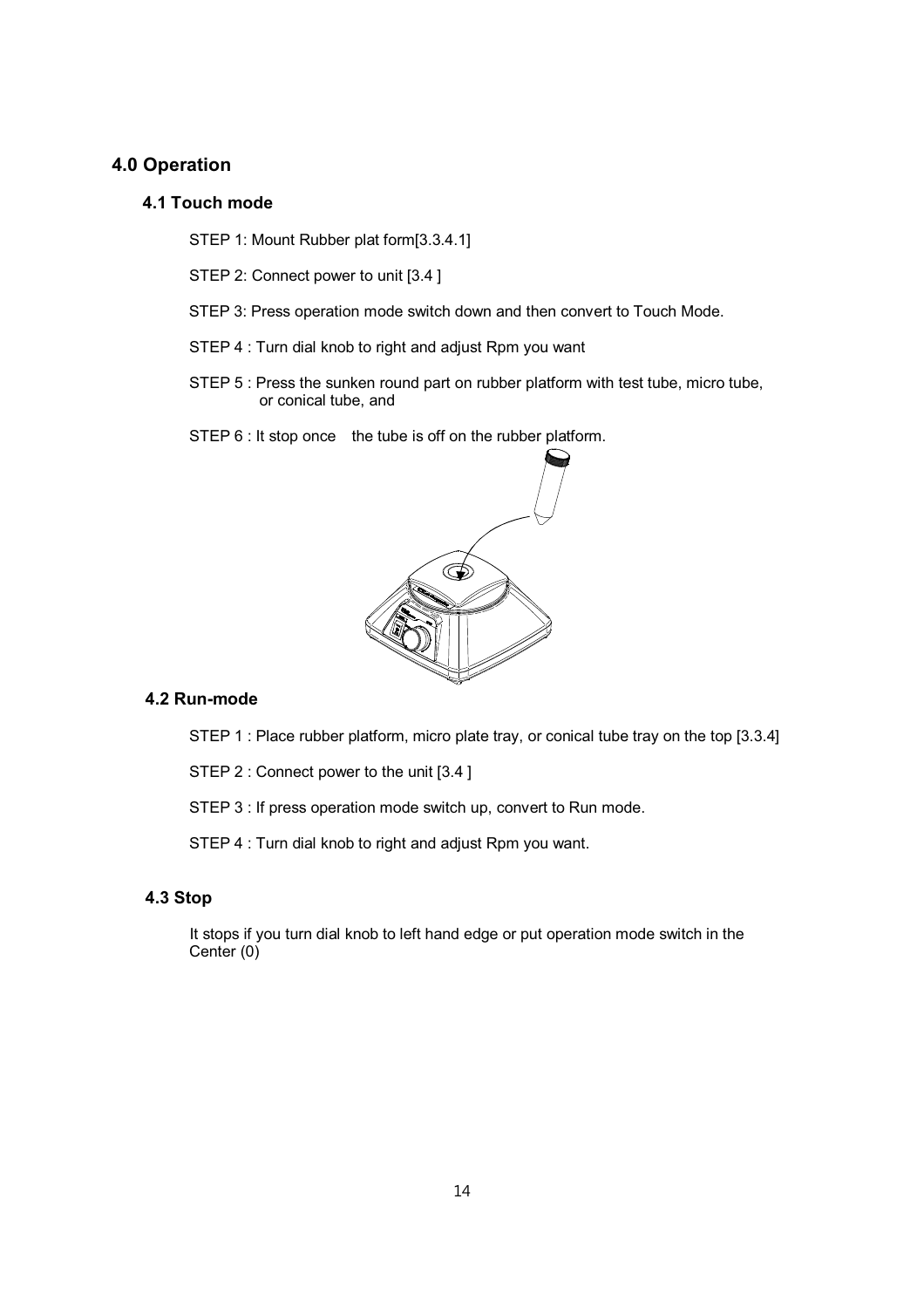## **ACAUTION**

Make it sure that micro plate and attachment for conical tube should be placed correctly and tightly before stirring.

## **A CAUTION**

Set 0 rpm and select mode to use RUN. Rotate knob slowly. Contamination can be happened between samples in micro plate due to large quantity in micro plate.

## **AWARNING**

Maximum load on platform is 0.5Kg. Stirring could not work properly excess load and samples are not mixed properly.

#### **5.0 Safety device**

#### **Over current protection**

If excess force to the top plate is pushed, the unit pauses temporarily to protect motor and the unit.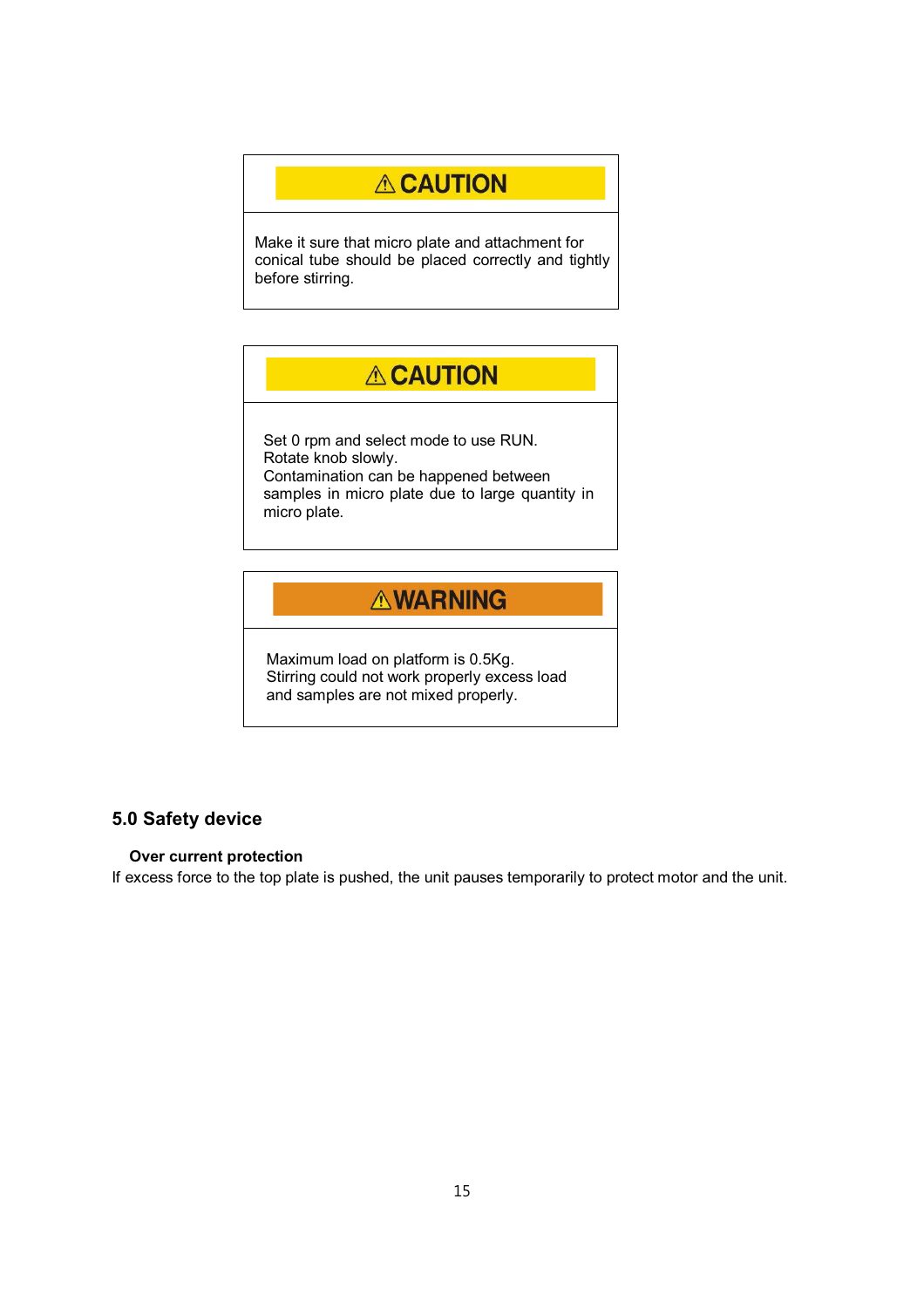#### **6.0 Preventive Maintenance**

#### **6.1 Periodic maintenance**

| Classifications                                                                                               | A period of checking time |        |
|---------------------------------------------------------------------------------------------------------------|---------------------------|--------|
|                                                                                                               | daily                     | weekly |
| Generals                                                                                                      |                           |        |
| Power cord                                                                                                    |                           |        |
| The conditions of connection for power supply                                                                 |                           |        |
| The presence of power supply and an adaptor<br>contact wetting, and cable peeling off, and out of<br>contact. |                           |        |
| Top plate and accessories cleaning                                                                            |                           |        |
| Condition of surface cleaning                                                                                 |                           |        |
| <b>Vortex</b>                                                                                                 |                           |        |
| Controller function checking<br>: Switch, dial knob                                                           |                           |        |
| The status of ON/OFF on motor                                                                                 |                           |        |
| The status of motor speed up and down                                                                         |                           |        |
| Check accessory attachments to the unit are<br>tight.                                                         |                           |        |

#### **6.2 Cleaning for top plate and accessories**

#### **6.2.1 Top plate**

There is on/off button middle of top plate for touch function mode. Remove a contaminant by cleaning the unit with a wet soft cloth. Keep the unit clean always by cleaning the unit with a dry soft cloth.

#### **6.2.2 Accessories**

Remove a contaminant by cleaning the unit frequently with a soft cloth before and after using, otherwise it cannot be readily wiped out for a long time. Keep the unit clean always without any contaminant.



#### **6.3 In case of not using long time**

- (1) Unplug the unit from the main power.
- (2) Clean the unit with a soft cloth neatly.
- (3) Store in a dry place after packing.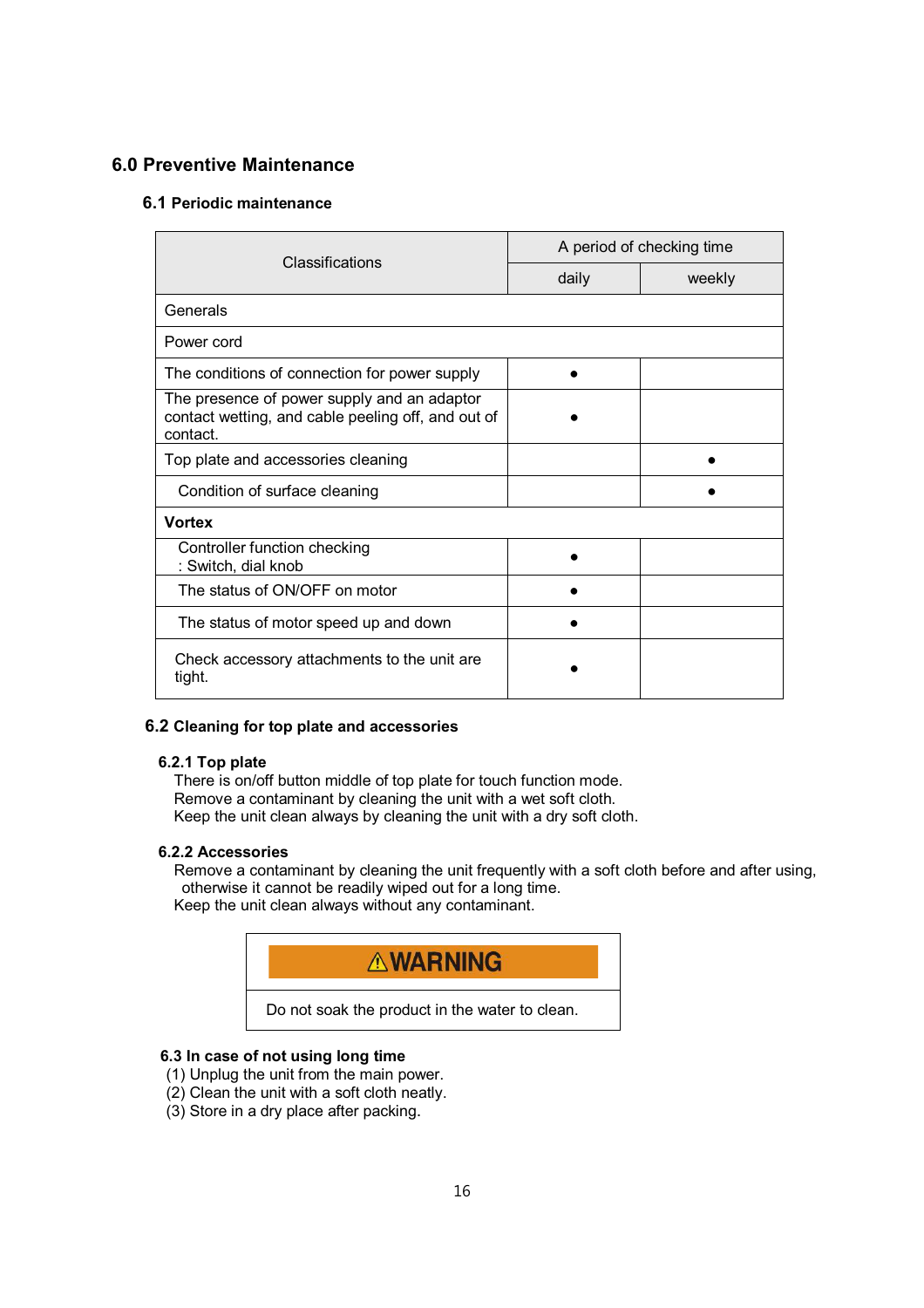## **7.0 Troubleshooting**

#### **7.1 Electrical**

| <b>Trouble</b>                                                          | <b>Causes</b>                                                                         | <b>Solution</b>                                                                                                                                                                                  |
|-------------------------------------------------------------------------|---------------------------------------------------------------------------------------|--------------------------------------------------------------------------------------------------------------------------------------------------------------------------------------------------|
| The unit does not turn<br>on                                            |                                                                                       | Check power supply from the outlet<br>and adapter type are correctly<br>matched.                                                                                                                 |
|                                                                         | Incorrect electric power                                                              | Compare power source and<br>voltage on the ID plate and make<br>sure they are the same. ID plate<br>is found on the back of unit.                                                                |
|                                                                         | Power failure or circuit<br>breaker shuts down                                        | Find out the causes of power<br>failure and recovery.                                                                                                                                            |
|                                                                         | Main plug not seated<br>properly                                                      | Check the electrical cord<br>connection at the unit to ensure it<br>is fully seated.                                                                                                             |
|                                                                         | Socket / plug / main power<br>line might be cut                                       | If the socket / plug / main power<br>line are cut, request service.                                                                                                                              |
|                                                                         | PCB has demaged by<br>reagent                                                         | Request service.                                                                                                                                                                                 |
| Room circuit breaker<br>trips often when the<br>unit<br>is turned on or | Too many plugs connect at<br>the same time                                            | 1. Check the circuit breaker siz<br>e along with the voltage and<br>current supplied to it.<br>2. Check that several similar units<br>are inserted together, if so you<br>should not use overly. |
| running                                                                 | Short circuit caused by<br>reagents penetrating into<br>internal circuit of the unit. | Request service.                                                                                                                                                                                 |
| <b>Button doesn't operate</b><br>well                                   | Power failure                                                                         | Find out the causes of power<br>failure and recovery.                                                                                                                                            |
|                                                                         | Button switch has damaged                                                             | Request service.                                                                                                                                                                                 |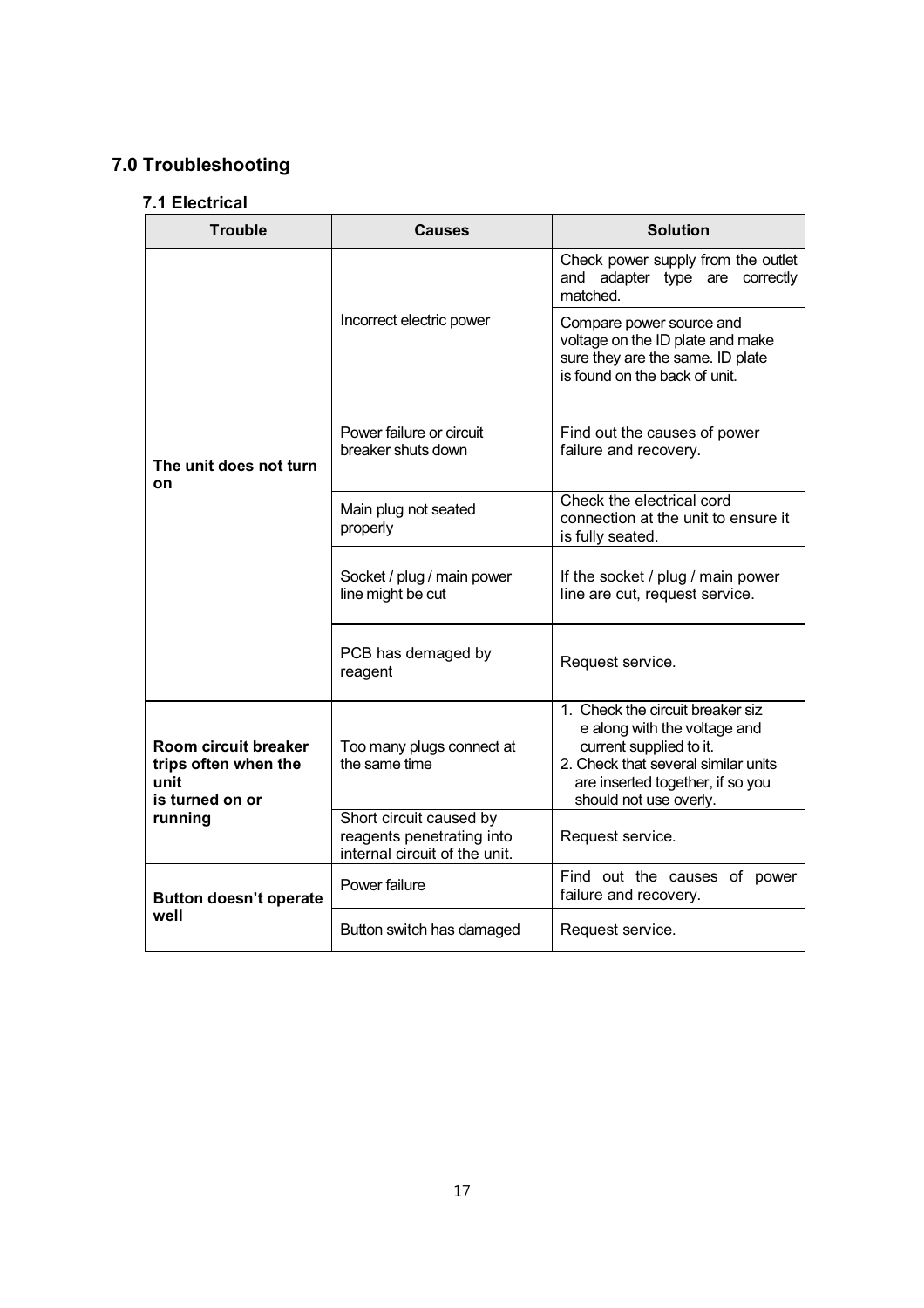### **7.2 Trouble during operation**

| <b>Trouble</b>                                                         | Causes                                                 | <b>Solution</b>                                                                                                                           |
|------------------------------------------------------------------------|--------------------------------------------------------|-------------------------------------------------------------------------------------------------------------------------------------------|
| <b>Normal Vortex</b><br>formation<br>and mixing are not<br>attained    | Too much soultion(solvent)                             | Reduce volume of solution(solvent)<br>or increase RPM slowly.                                                                             |
|                                                                        | Tube and correct point of<br>contact are not attained. | stick the tube exactly in case of use<br>rubber platform for mixing.<br>Insert the tube exactly in the hall in<br>case of use sponge lac. |
|                                                                        | High viscosity Substance is<br>mixing                  | High viscosity Substance doesn't<br>be<br>mixed properly.                                                                                 |
| Some kind of bumping<br>sound from inside                              | Something could be<br>loosened                         | Request service.                                                                                                                          |
| unit suddenly stops<br>the<br>action                                   | Motor stop by excessive<br>pressure                    | mix the material with proper pressure<br>in order to prevent the operation of<br>the overpressure sensor.                                 |
| In case where the<br>rotation speed will not<br>be controlled normally | Too much soultion(solvent)                             | Reduce volume of solution (solvent)<br>or increase RPM slowly.                                                                            |
|                                                                        | <b>BLDC</b> motors and circuit<br>troubles.            | Request service.                                                                                                                          |
| Dial button doesn't<br>operate well.                                   | <b>Button error</b>                                    | Request service.                                                                                                                          |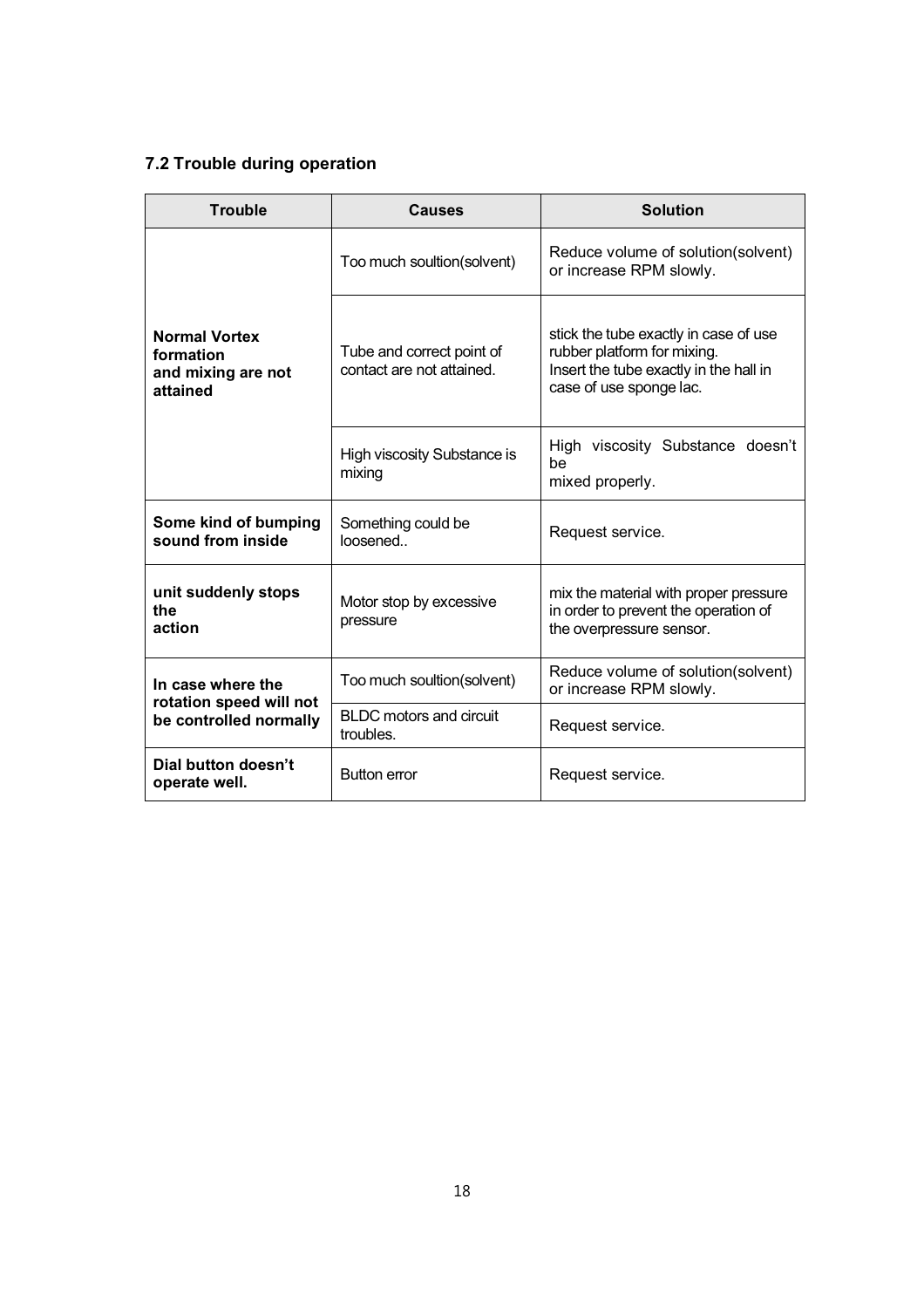### **8.0 Appendix**

#### **8.1 Technical Specifications**

| <b>Model</b>             |                                                                  | <b>VM-96E</b>                                                                        |
|--------------------------|------------------------------------------------------------------|--------------------------------------------------------------------------------------|
|                          | Motion                                                           | Orbital                                                                              |
| <b>Technical</b><br>data | Speed range(rpm)<br>with rubber platform                         | $200 - 3,000$                                                                        |
|                          | Speed control type                                               | Scale                                                                                |
|                          | Orbital diameter (mm)                                            | 4                                                                                    |
|                          | Operating mode                                                   | Touch & Continuous                                                                   |
|                          | Maximum power dissipation (W)<br>Include power adapter (no load) | $\overline{7}$                                                                       |
|                          | Motor type                                                       | <b>BLDC</b> motor                                                                    |
|                          | Drive system                                                     | Eccentric drive & support arm<br>with vibrating motion                               |
| General<br>data          | Overall dimension with rubber mat<br>$(W \times D \times H$ mm)  | $148 \times 159 \times 85$                                                           |
|                          | <b>Electrical requirement</b>                                    | Product input : DC 24V, 1A<br>Power adapter input :<br>110V ~ 240V, 1.5A, 50 / 60 Hz |
|                          | Permissible ambient temperature $(\mathcal{C})$                  | $+5 \sim 40$                                                                         |
|                          | Permissible Relative Humidity (%)                                | 80                                                                                   |
|                          | Safety device                                                    | <b>Current limit protection</b>                                                      |
|                          | Max. supported load<br>include attachment (kg)                   | 0.5                                                                                  |
|                          | Electrical requirements                                          | AC 100V~240V, 50/60Hz                                                                |
|                          | New weight(kg)                                                   | 2.6                                                                                  |
|                          | Body, Tube & Micro-plate tray                                    | Polypropylene                                                                        |
| <b>Materials</b>         | Rubber platform                                                  | Silicone                                                                             |
|                          | Test tube sponge rack                                            | Polyethylene                                                                         |

**EXALUATE:** We be that is not specifically marked 25. °C, 60% RH in the value.

 The upper specification could be changed in compliance with the quality and an efficiency improvement of the product.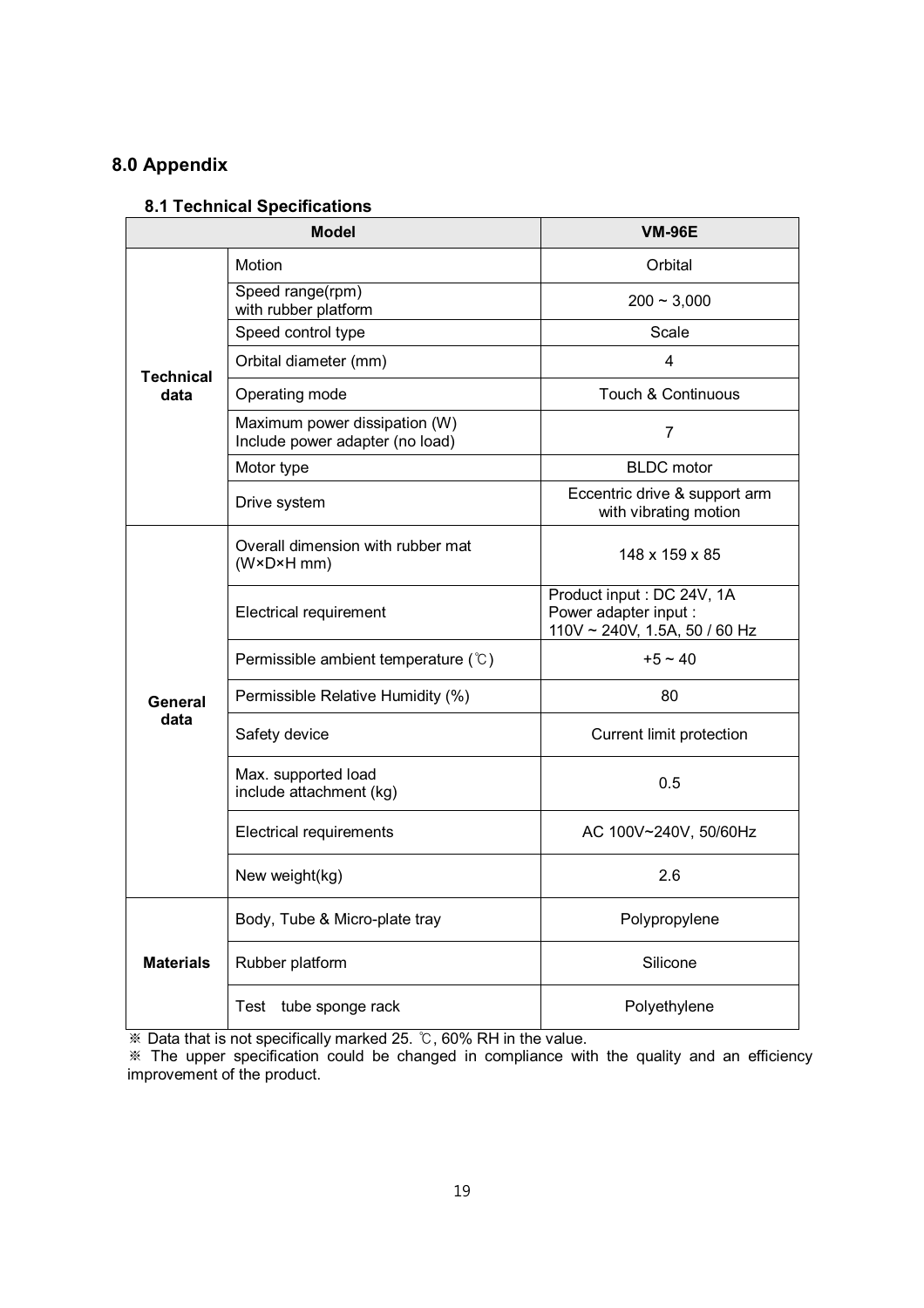#### **8.2 Accessories**

| <b>Designation</b>           | Order No.      | <b>Description</b>                                                                             |
|------------------------------|----------------|------------------------------------------------------------------------------------------------|
|                              | <b>VMS0011</b> | Rubber platform,<br>Test tube & small vessel<br>up to Ø 50mm                                   |
|                              | <b>VMS0008</b> | Micro-plate Tray                                                                               |
|                              | AAA36520       | Tube Holder with Insert Retainer<br>For shaking test tube & small<br>vessel(tube) up to Ø 50mm |
|                              | AAA36521       | Tube Holder with Insert Retainer<br>For 16 Test tubes & 1.5 to 2.0mL<br>micro tubes Ø 10mm     |
| O<br>$\circ$<br>$\circ$<br>◯ | AAA36522       | Tube Holder with Insert Retainer<br>For 9 Test tubes Ø 12mm                                    |
|                              | AAA36523       | Tube Holder with Insert Retainer<br>For 9 Test tubes Ø 15mm                                    |
|                              | AAA36524       | Tube Holder with Insert Retainer<br>For 5 Test tubes Ø 20mm                                    |
|                              | AAA36525       | Tube Holder with Insert Retainer<br>For 4 Test tubes Ø 25mm                                    |
|                              | AAA36526       | Tube Holder with Insert Retainer<br>For 28 Test tubes Ø 10mm<br>And 18 Test tubes Ø 8mm        |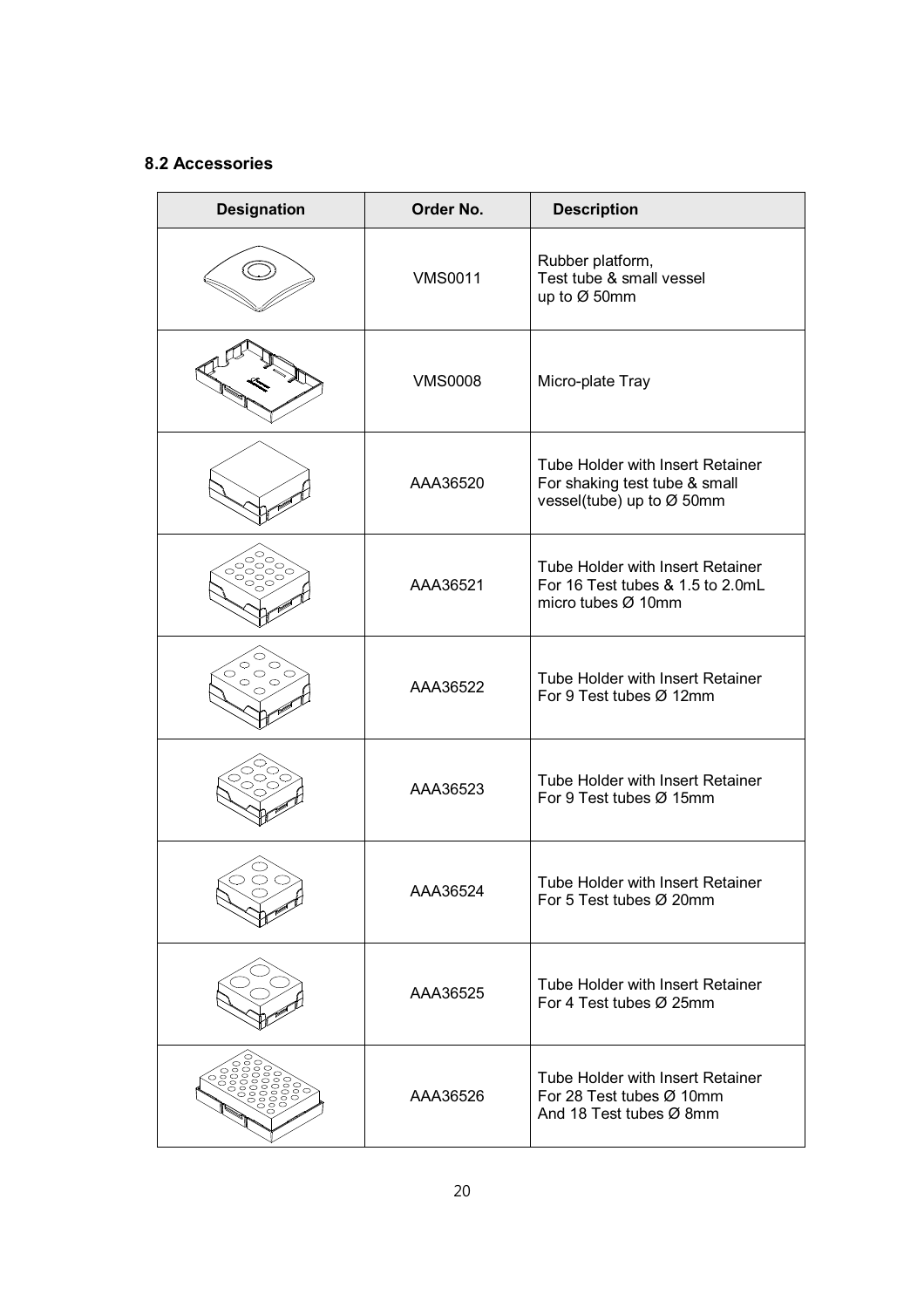#### **8.3 Warranty**

#### **8.3.1 General**

- (1) The warranty period of two (24 months) years, covering for defects in workmanship and material when used under recommended conditions, as set forth in the operating manuals for such equipment.
- (2) Jeio Tech needs to know for better and quick service when service needs.
	- Purchasing date
	- Serial number on Identification plate.
	- Defect and trouble
	- Application and using condition.

#### **8.3.2 Warranty exception**

This warranty does not cover any unit even under warranty period.

**• Abuse, • Misuse, neglect, and accident** 

• Improper application, repair or attempt repair not authorized by Jeio **Tech** 

▪ Fire, water, power outage, power surge, lighting, or other acts of nature.

▪ Damage as the result of not being complied by manual.